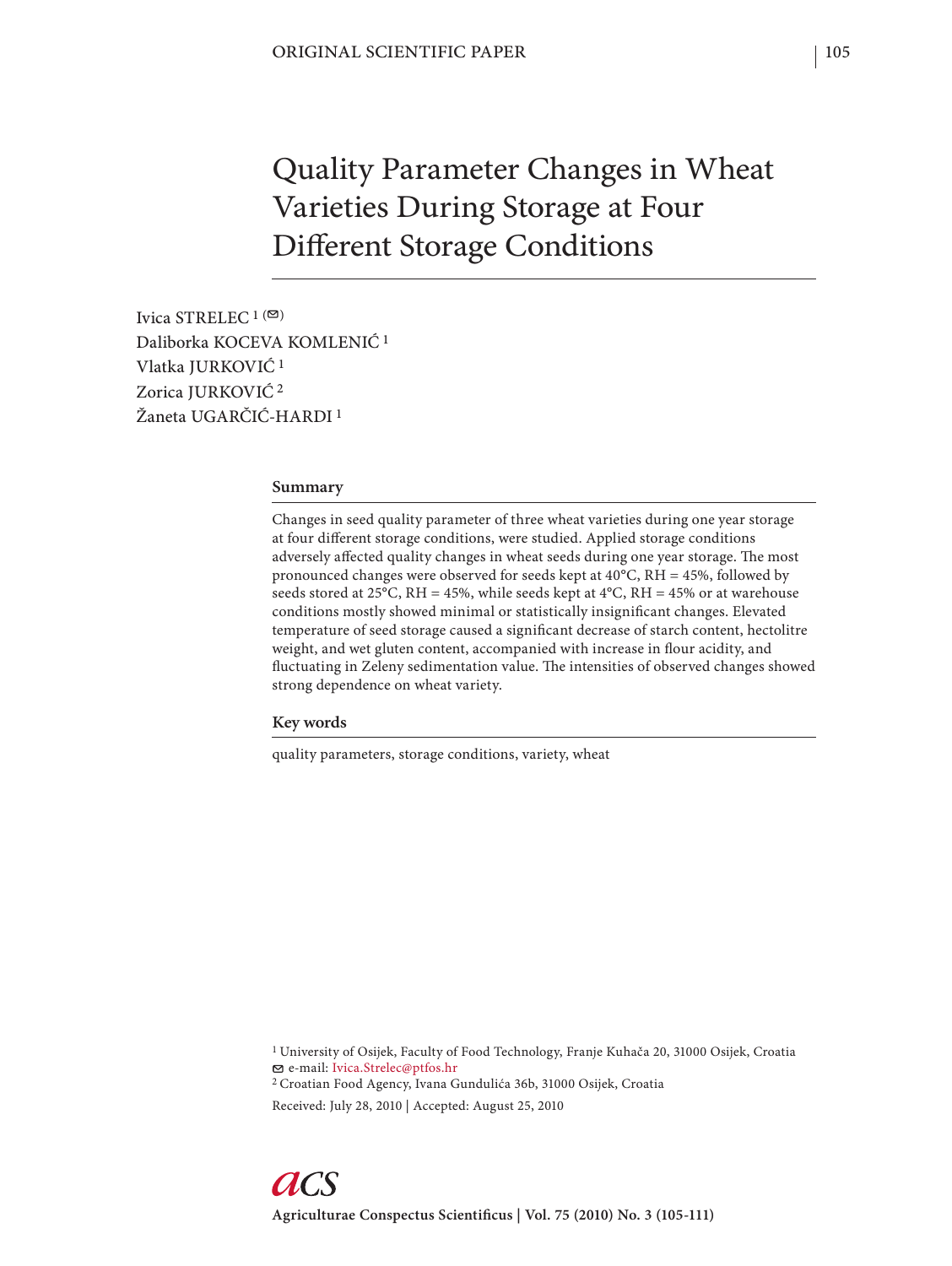## **Introduction**

Deteriorative processes within seeds, free radical generation/ oxidation and non-enzymatic glycosylation, occurring during seed storage, lead to molecular damage, fragmentation and/or cross-linking of constitutive proteins, lipids and sugars, subsequently affecting chemical and quality parameters of wheat seeds and wheat milling products (McDonald, 1999). The extent of molecular impairments, as well as chemical composition and quality parameter changes within seeds, is highly dependent on length of storage, storage temperature, relative humidity and resulting seed moisture content. Elevated storage temperatures, high relative humidities, as well as elevated seed moisture content, increases the degree of changes, increasing with the duration of storage.

Strelec et al. (2008) observed molecular alterations due to accumulation of Amadori and Maillard products in wheat seeds during storage, especially at elevated storage temperatures. Increase or decrease of total soluble sugars, decrease of soluble amylose, phytic acid and carotenoids and increase of ash content, was reported for wheat stored at various storage conditions, while observed functional and quality characteristic changes included loss of viscoelastic properties of gluten, slight increase or significant decrease of wet or dry gluten content, decrease of Zeleny sedimentation, hectolitre weight and alveographic W values (Karaoglu et al., 2010; Mezei et al., 2007; Calucci et al., 2004; Galleschi et al., 2002; Rehman and Shah, 1999; Srivastava and Rao, 1994). However, most of the above-mentioned quality changes in wheat were reported only for one variety at various storage conditions, so data on varietal differences are still lacking.

The present study investigated changes of protein and starch content, as well as other quality parameters in three wheat varieties stored for one year at four different storage conditions.

## **Materials and methods**

Seeds of wheat varieties 'Žitarka' and 'Srpanjka' harvested in 2005 were generously supplied by Agricultural Institute in Osijek, and Divana variety by College of Agriculture, Križevci. Seeds of examined varieties, containing 13.7% moisture, were divided in batches (four ageing conditions x 12 months; 1 kg of seed per batch), packed in paper bags, bags sealed, and storage of wheat seeds performed at four different conditions of environmental temperature and relative humidity (% RH): (1) 40°C, RH = 45%; (2) 25°C, RH = 45%; (3) 4°C, RH = 45%; (4) the range of warehouse conditions chosen on the basis of local

environmental conditions, varying from 2 to  $25^{\circ}$ C and RH = 40-74%. Storage was carried out in thermostatic incubator Heraeus (Heraeus, Germany) (1), in a storage box placed in conditioned warehouse (2), in a refrigerator (3), and on a shelf positioned 20 cm from the floor of an unconditioned warehouse (4). Samples were taken monthly over a period of 12 months.

Total protein content, starch content, hectolitre weight, wet gluten content, and Zeleny sedimentation were measured in whole grains by Near Infrared Transmission (NIT) using Foss Tecator 1241 Grain Analyzer (Foss Tecator AB, Sweden). Every month four bags of seeds of each variety differing in applied storage conditions were examined by NIT. After measurement, seeds were used for determination of flour titratable acidity.

Flour titratable acidity was measured by the official methods of the Republic of Croatia and expressed as mL of 1 M sodium hydroxide (NaOH) required to neutralise acids in a 100 g of sample using phenophtalein as indicator (Ministry of Agriculture, Forestry and Water Management of the Republic of Croatia, 2005). Flours were prepared from aged seeds using laboratory mill Brabender (Brabender, Germany). All determinations were carried out in a triplicate.

Differences in temporal changes of examined parameters for each variety at applied storage conditions were analysed for significance using analysis of variance (ANOVA). When ANOVA indicated significant differences in means, post hoc analysis was performed by Duncan's multiple-range test. For varietal differences in the extent of observed changes, Friedman ANOVA and Kendall coefficient of concordance were used. All statistical analyses were performed by statistical software Statistica (Stat Soft Inc., USA) at a level of significance of  $p < 0.01$ .

## **Results and discussion**

During one year storage of wheat seeds under different storage conditions there were no significant changes in total protein content (Table 1). On average, Divana variety contained 14.25%, 'Žitarka' 13.36%, and 'Srpanjka' 10.52% of total protein. These results are consistent with findings of Mezei et al. (2007) who reported absence of changes in total protein content of four wheat varieties during 129 days of storage at 10-13°C. However, constant level of total protein in wheat seeds during storage at different storage conditions does not imply lack of changes in protein characteristics, such as water or buffer solubility, rearrangement of disulfide bridges, lysine bioavailability, and protein digestibility. Decrease of protein solubility in buffer or water

Table 1. Total seed protein content of three wheat varieties during storage at different conditions. Results are expressed as mean values ± standard deviations, while values in brackets present coefficient of variation (CV%) for each applied storage condition

| Storage conditions             | Protein content in dry matter (%) |                         |                         |
|--------------------------------|-----------------------------------|-------------------------|-------------------------|
|                                | Divana                            | Žitarka                 | Srpanjka                |
| 40 <sup>o</sup> C, RH = $45\%$ | $14.24 \pm 0.24$ (1.69)           | $13.31 \pm 0.18$ (1.35) | $10.56 \pm 0.18$ (1.70) |
| $25^{\circ}$ C, RH = 45%       | $14.23 \pm 0.16$ (1.12)           | $13.38 \pm 0.16$ (1.20) | $10.49 \pm 0.19(1.81)$  |
| $4^{\circ}$ C, RH = $45\%$     | $14.27 \pm 0.17(1.19)$            | $13.34 \pm 0.14$ (1.05) | $10.48 \pm 0.14$ (1.34) |
| 2-25 °C, RH = $40-74\%$        | $14.25 \pm 0.13$ (0.91)           | $13.39 \pm 0.20$ (1.49) | $10.54 \pm 0.15$ (1.42) |
| Average protein content        | $14.25 \pm 0.18$                  | $13.36 \pm 0.17$        | $10.52 \pm 0.17$        |
| Average CV%                    | 1.23                              | 1.27                    | 1.57                    |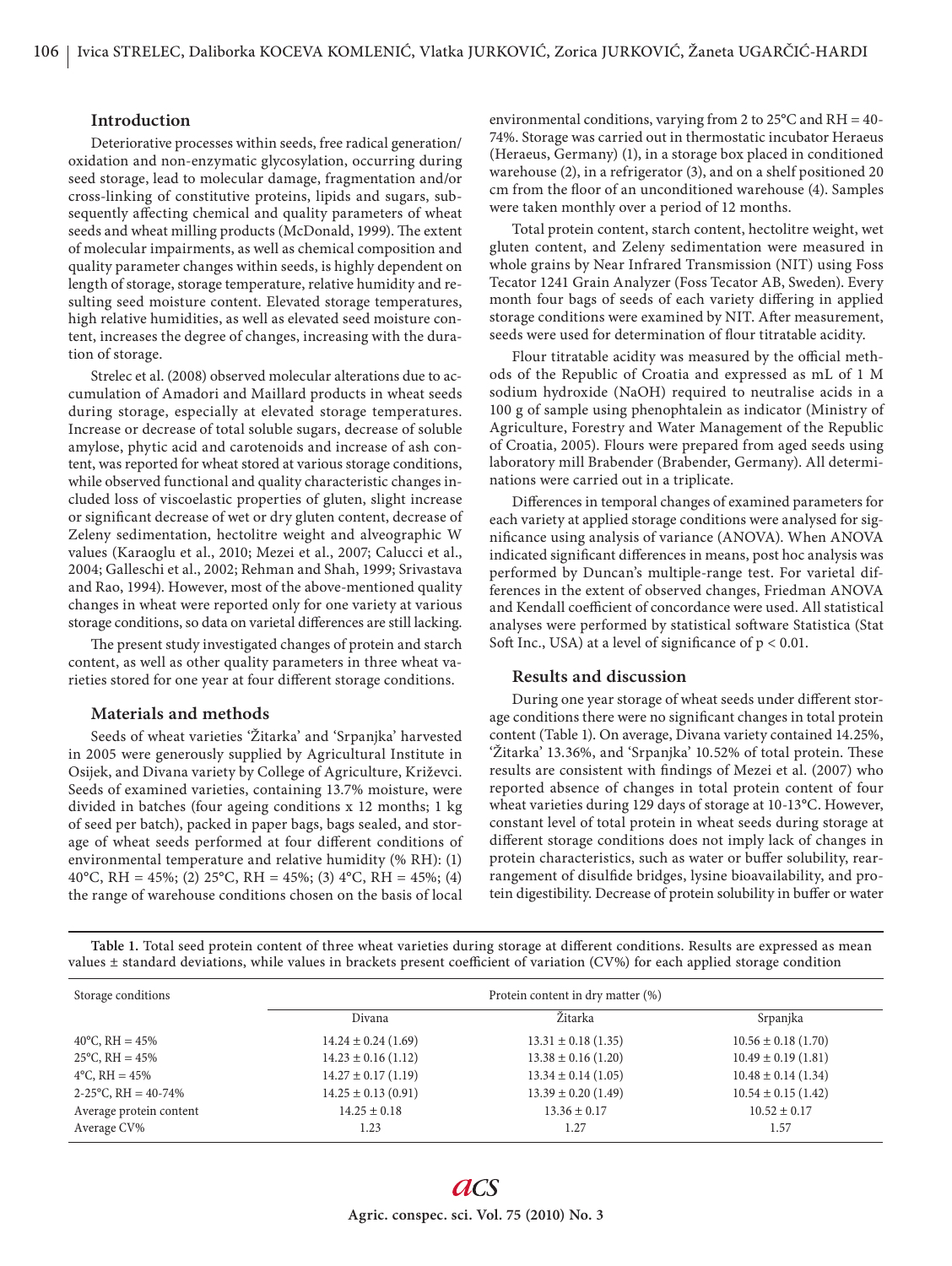was reported for stored wheat and rice seeds (Calluci et al., 2004; Galleschi et al., 2002; Zhou et al., 2002), and rearrangement of disulfide bridges for rice (Zhou et al., 2002). Reduction in total available lysine and decrease of protein digestibility was observed for wheat seeds stored at three different temperatures (Rehman and Shah, 1999). Loss of protein solubility, as well as reduction in lysine bioavailability and protein digestibility during seed storage are attributable to molecular alterations and cross-linking of proteins, sugar and lipids by non-enzymatic glycosylation reactions. Increase of Amadori and Maillard products content, due to non-enzymatic glycosylation within seeds during storage was detected in wheat, soybean and mung been seeds (Strelec et al., 2008; Murthy et al., 2003; Murthy et al., 2002, Murthy and Sun, 2000; Sun and Leopold, 1995; Wettlaufer and Leopold, 1991). All these "hidden" changes within wheat seeds during storage, non-distinguishable by determination of total protein content, could affect the quality parameters.

Storage of wheat seeds at elevated temperatures (40°C and 25°C, respectively) resulted in variety-dependent decrease of starch content (Figure 1). On the other hand, there were no significant changes in starch content for wheat seeds of either varieties stored at  $4^{\circ}$ C, RH = 45%, or at fluctuating warehouse conditions  $(2-25\degree C, RH = 40-74\%)$ . Reduction of seed starch content was observed after 30 days of storage at 40°C, RH = 45%, for 'Žitarka', and after 30 day of storage at 25°C, RH = 45% for 'Srpanjka'. Subsequently, starch content remained at similar level until the end of storage (Figure 1). The highest decrease in starch content was observed for Srpanjka variety, which at 360 days of storage at 40°C, RH = 45% showed 5% reduction, and at 25°C, RH = 45%, 2% reduction in starch content (Figure 1). Žitarka variety at 360 days of storage showed 3% reduction in starch content at 40°C, RH = 45%, while there was no significant changes at 25°C, RH = 45%. Contrary to 'Žitarka' and 'Srpanjka', there were no significant changes ( $p < 0.01$ ) in starch content of Divana variety at elevated temperatures. Obtained results indicate variety dependent reduction in starch content at elevated storage temperatures. Variety dependent decrease of starch content, followed by an increase of reducing sugar level was reported for pigeonpea seeds during accelerated ageing (Rao and Kalpana, 1994). Degradation of starch due to significant increase in number of small starch granule was suggested during accelerated ageing of French bean seeds (Begnami and Cortelazzo, 1996). Decrease of starch content during accelerated ageing of seeds is expected since high moisture content of seeds (> 14%) and elevated temperatures (45-50°C) favour endogenous  $\alpha$ - and  $\beta$ -amylase starch degrading activity, as well as free radical oxidation/reduction reactions. However, if seed moisture content is lower (< 14%), as was in this work,  $\alpha$ - and  $\beta$ -amylase starch degrading activity should be inhibited (McDonald, 1999; Bewley and Black, 1985), which imply free radical oxidation/reduction reactions as probable reason for observed starch content reduction in wheat seeds at elevated temperatures. Free radicals increase in wheat seeds was reported during accelerated and natural ageing (Calluci et al., 2004; Galleschi et al., 2002; Pinzino et al., 1999). The findings of this work suggests that starch content reduction during wheat seeds storage could be dependent on variety, which is probably related to differences between varieties in level of endogenous antioxidants such as carotenoids, tocoferols, reduced



Figure 1. Seed starch content of three wheat varieties during storage at different conditions. Storage conditions: 40°C, RH = 45% ( $\diamondsuit$ ); 25°C, RH = 45% ( $\square$ ); 4°C, RH = 45% ( $\triangle$ ); 2-25°C, RH  $= 40 - 74\%$  (O)

glutathione, available cysteine side chains, ascorbic acid, polyphenols, flavonoids, and free amino acids that act as free radical scavengers preventing oxidation reactions and subsequent starch content decrease.

Hectolitre weight is grain quality indicator used as an approximate measure of the expected flour yield. The better flour yield and quality would be achieved if wheat seeds have the greater hectolitre weight (Karaoglu et al., 2010). During one year storage there was a slight decrease in hectolitre weight of 'Žitarka' and 'Srpanjka' varieties at all applied storage conditions. On the other hand, no significant changes ( $p < 0.01$ ) in hectolitre weight could be observed for seeds of Divana variety (Figure 2). The highest reduction in hectolitre weight was ob-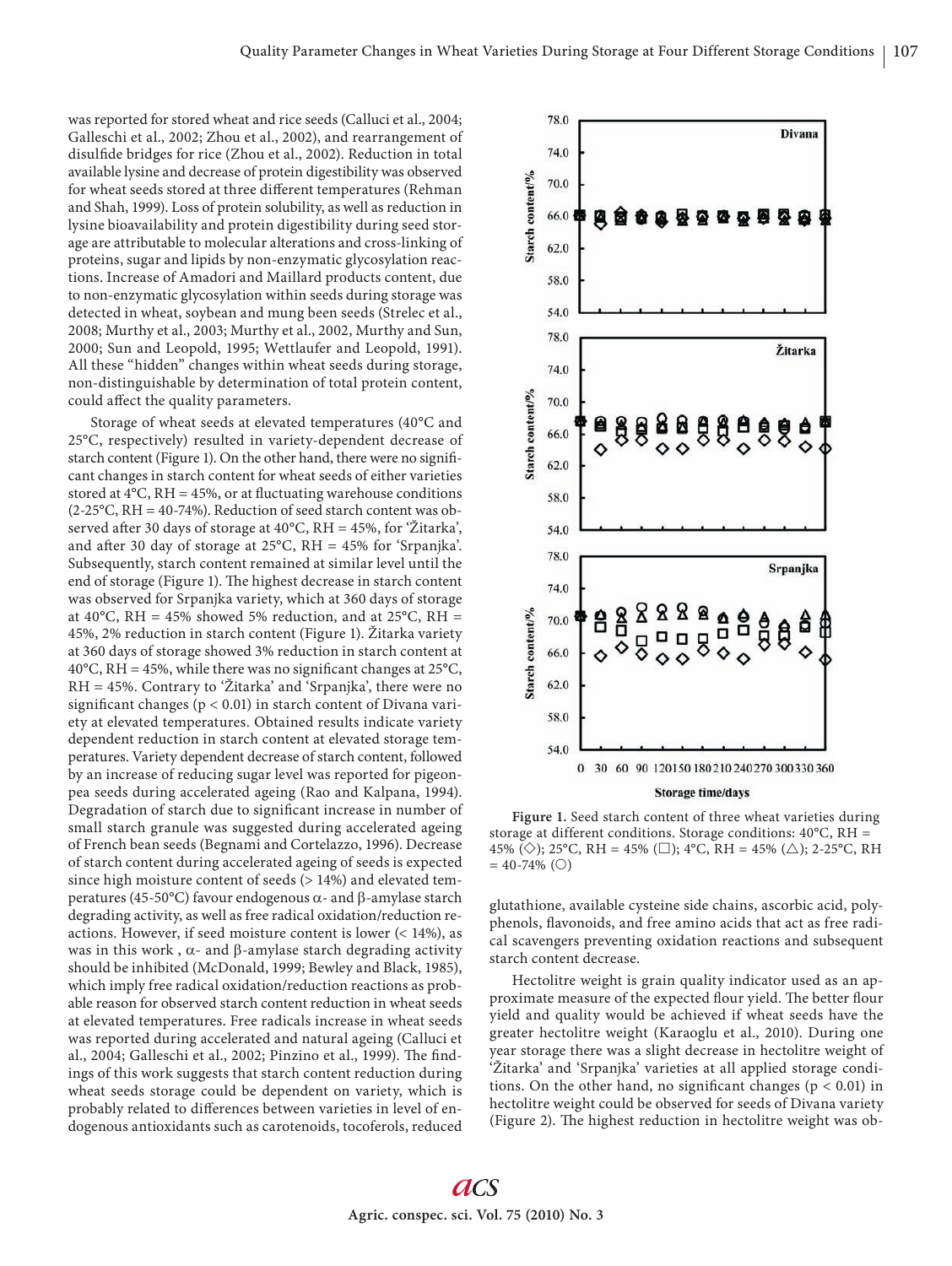

**Figure 2.** Hectolitre weight of three wheat varieties during storage at different conditions. Storage conditions: 40°C, RH  $= 45\%$  ( $\diamondsuit$ ); 25°C, RH = 45% ( $\square$ ); 4°C, RH = 45% ( $\triangle$ ); 2-25°C,  $RH = 40-74\%$  (O)

served for 'Žitarka' (1.0 kg/hL) and 'Srpanjka' (0.9 kg/hL) wheat seeds stored at  $40^{\circ}$ C, RH =  $45\%$ , while the lowest reduction of 0.4 and 0.3 kg/hL, respectively, at  $4^{\circ}$ C, RH = 45% after one year storage was observed for the same varieties. Hectolitre weight of 'Žitarka' and 'Srpanjka' wheat seeds stored at 25°C, RH = 45% and fluctuating warehouse conditions decreased for 0.7 kg/hL after one year of storage (Figure 2). Similar results were found by Karaoglu et al. (2010) who stored wheat seeds for nine months at 10, 20 and 30°C. Obtained data of this work indicate that storage of wheat could be accompanied with the slight reduction in hectolitre weight, which is dependent on storage conditions applied. However, it seems that some varieties, especially those of superior quality, such as 'Divana', which is improver wheat, does not change hectolitre weight during storage.



**Figure 3.** Titratable acidity of flours prepared monthly from seeds of three wheat varieties during storage at different conditions. Storage conditions:  $40^{\circ}$ C, RH =  $45\%$  ( $\diamond$ ); 25 $^{\circ}$ C, RH = 45% ( $\square$ ); 4°C, RH = 45% ( $\triangle$ ); 2-25°C, RH = 40-74% ( $\bigcirc$ )

Titratable acidity of wheat flours (flour acidity) prepared from seeds of wheat varieties stored at different storage conditions increased to various extents during storage, dependent on storage conditions applied as follows  $40^{\circ}$ C, RH =  $45\%$  >  $25^{\circ}$ C, RH =  $45\%$  $> 4^{\circ}$ C, RH = 45%  $\geq 2$ -25°C, RH = 40-74% (Figure 3). Significant increase in flour acidity ( $p < 0.01$ ) appeared only after 30 days of wheat seed storage at all storage conditions, and from this point on, continued to rise until the end of storage (Figure 3). In general, the increase of storage temperature resulted in higher spike of flour acidity. However, there were no significant differences  $(p < 0.01)$  in flour acidity between varieties at the same storage condition. Obtained results are consistent with previous studies of flour acidity during storage of wheat and wheat products (Karaoglu et al., 2010; Hruškova and Machova, 2002; Rehman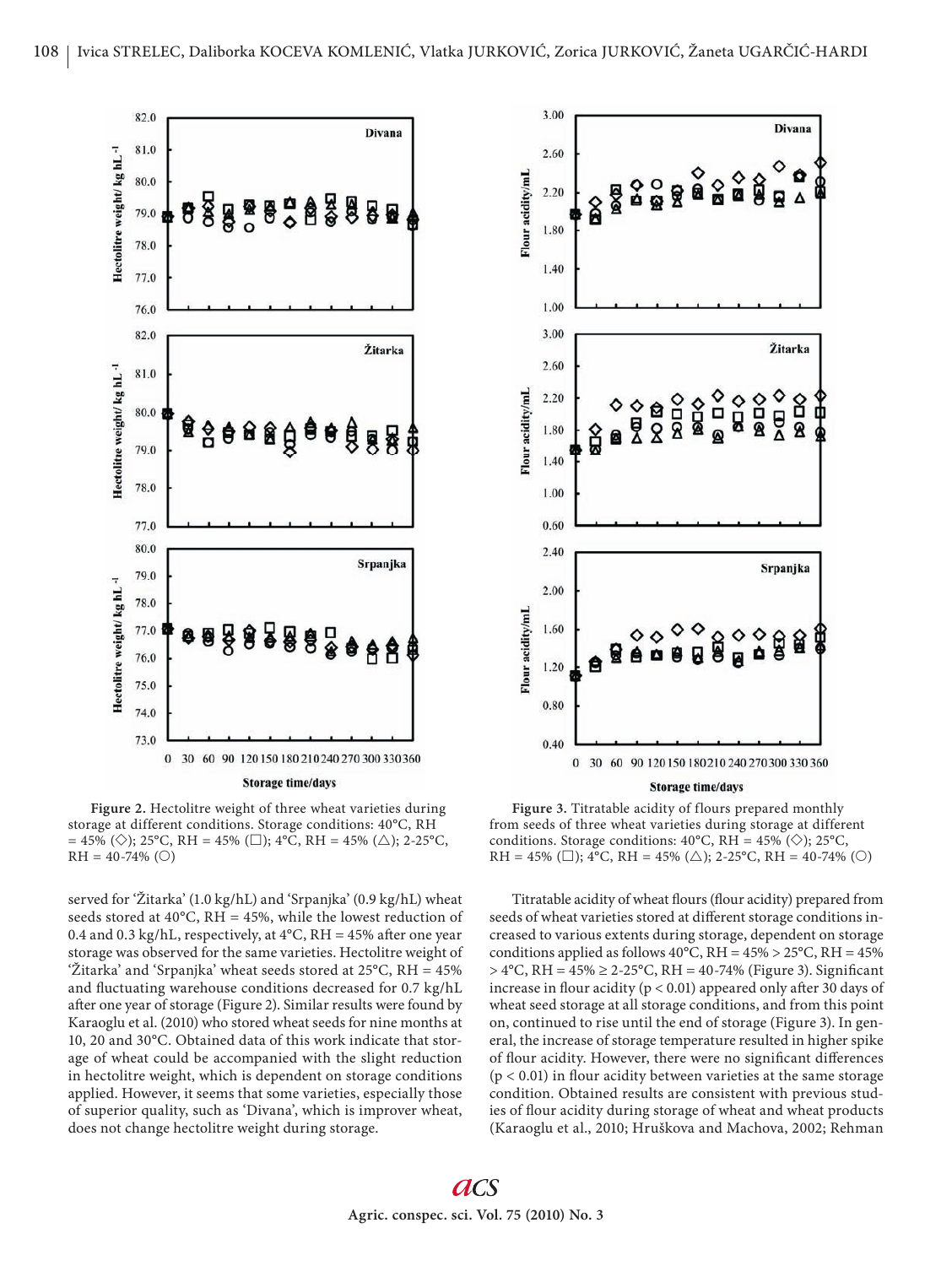

**Figure 4.** Wet gluten content of three wheat varieties during storage at different conditions. Storage conditions: 40°C, RH  $= 45\%$  ( $\diamondsuit$ ); 25°C, RH = 45% ( $\square$ ); 4°C, RH = 45% ( $\triangle$ ); 2-25°C,  $RH = 40-74\%$  (O)

and Shah, 1999). The increase of flour acidity could be attributed to the increased concentration of free fatty acids and phosphates resulting from increased seed deterioration due to molecular alterations and free radical induced oxidation, as well as to the presence of acid by-products of advanced Maillard reactions (Karaoglu et al., 2010; Rehman and Shah, 1999).

Disulfide bridge rearrangement of seed storage proteins, gliadins and glutenins, respectively, could affect the changes in wet gluten content and Zeleny sedimentation during seed storage. Wet gluten is highly swollen colloidal gel containing 60-70% of water, and 30-40% of dry matter being made up of gluten proteins, gliadins and glutenins (75-90%), respectively (Karaoglu et al., 2010). This quality parameter gives quantitative measure of the gluten forming proteins in flour that are mainly responsible



**Storage time/days** 

**Figure 5.** Zeleny sedimentation of three wheat varieties during storage at different conditions. Storage conditions: 40 °C, RH = 45 % ( $\diamondsuit$ ); 25 °C, RH = 45 % ( $\square$ ); 4 °C, RH = 45 % ( $\triangle$ ); 2-25 °C, RH = 40-74 % (O)

for its dough mixing and baking properties. During one year of storage significant decrease in wet gluten content ( $p < 0.01$ ) was observed only for Srpanjka variety stored at 40 , 25 and 4°C and  $RH = 45\%$ , respectively (Figure 4). After 30 days storage at  $40^{\circ}$ C, RH = 45% wet gluten content in seeds of Srpanjka variety decreased 16%, and 5% in seeds stored at 25°C and 4°C and RH = 45%. Subsequently, wet gluten content remained at the same level in seeds stored at lower temperatures (25 and 4 °C, respectively), and slightly decreased in seeds stored at 40°C, RH = 45% until the end of storage period. Observed data indicate varietal dependence of wet gluten content changes during storage of wheat seeds, as well as temperature dependence of wet gluten content in the case of Srpanjka variety. Contradictory literature data on changes in wet gluten content during storage of wheat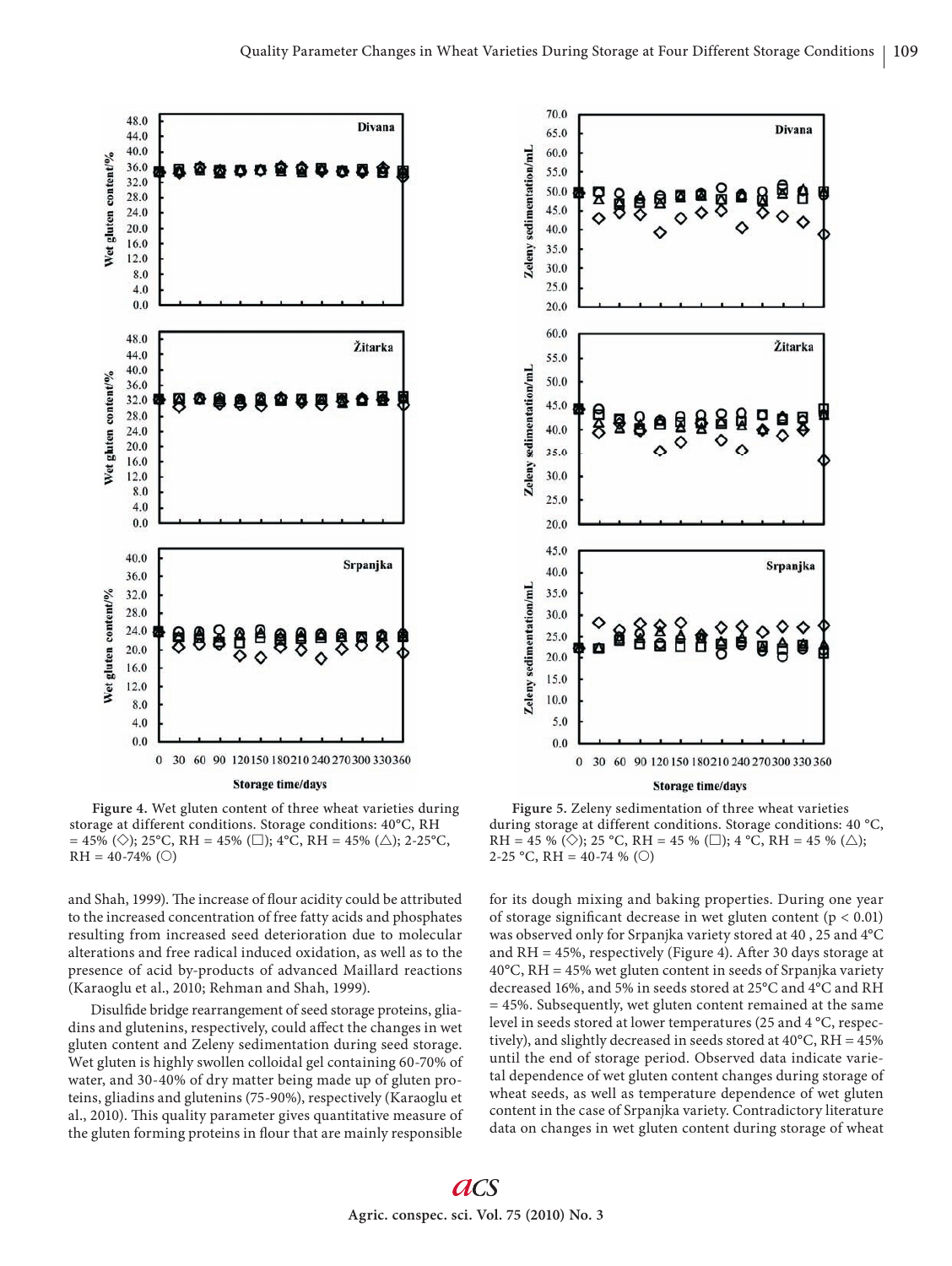seeds or wheat flours can be found. Srivastava and Rao (1994) reported complete reduction in wet gluten content during five months storage of wheat seeds at 50°C. Mezei et al. (2007) observed about 10% increase of wet gluten content after 129 days of wheat seeds storage at 10-13°C. Karaoglu et al. (2010) noted slight tendency in wet gluten decrease during nine months of wheat seed storage, being greater at higher storage temperatures, while Hruškova and Machova (2002) found minimal changes in wet gluten levels during three months of wheat flour storage at temperatures varying between 2 and 20°C.

Lack of changes in wet gluten content during storage of wheat varieties 'Divana' and 'Žitarka', and decrease in case of Srpanjka variety should be reflected on changes in Zeleny sedimentation, since Zeleny sedimentation volume is dependent on gluten quantity. However, different changes in sedimentation value could be observed during storage of wheat seeds (Figure 5). 'Divana' and 'Žitarka' varieties showed significant decrease in Zeleny sedimentation volume (22 and 25%, respectively), while Srpanjka variety significant increase (23%) during one year storage at 40°C, RH = 45% ( $p < 0.01$ ). At other applied storage conditions there were no statistically significant changes in Zeleny sedimentation ( $p < 0.01$ ) for none of examined varieties (Figure 5). Obtained data indicate varietal dependence of Zeleny sedimentation value during storage of wheat seeds at  $40^{\circ}$ C, RH =  $45\%$ . Observed increase in Zeleny sedimentation is contradictory to findings of Karaoglu et al. (2010) who reported decrease of Zeleny sedimentation and its dependence on wet gluten content during wheat storage. However, Zeleny sedimentation is influenced not only by gluten quantity (wet gluten content), but also by gluten quality (Karaoglu et al., 2010). Increase of Zeleny sedimentation indicates increased gluten strength and reduced gluten extensibility, opposite to Zeleny sedimentation decrease (Pinzino et al., 1999; Lasztity, 1996). Additionally, gluten strength and extensibility define gluten quality, another determinant of Zeleny sedimentation (Karaoglu et al. 2010; Lasztity, 1996). Gluten strength and extensibility are strongly influenced by disulfide bridge rearrangement between cysteine residues of gliadins and glutenins. Decrease of extensibility (increase of gluten strength) could be attributed to the lower level of high molecular polymers of gliadins and glutenins caused by disulfide bridge rearrangement, and *vice versa* (Pinzino et al., 1999; Lasztity, 1996). However, these changes do not necessarily affect wet gluten content. This might be the main reason for observed differences in changes of wet gluten content and Zeleny sedimentation during storage of wheat varieties examined in this work. It should be pointed out that these discrepancies might results from the fact that NIT measurement of Zeleny sedimentation value is not perfectly correlated with the standard method of determination.

## **Conclusion**

Storage of wheat seeds at different storage conditions is accompanied with quality changes. Decrease of starch content, hectolitre weight, and wet gluten content, increase in flour acidity, and fluctuating Zeleny sedimentation value were observed during one year storage of wheat seeds. Intensity of these changes was adversely affected by applied storage condition, and was dependent on variety. The highest changes in quality parameters were

observed for seeds kept at  $40^{\circ}$ C, RH = 45%, followed by seeds stored at 25 $^{\circ}$ C, RH = 45%. Wheat seeds kept at 4 $^{\circ}$ C, RH = 45% or at warehouse conditions in most cases showed minimal or insignificant changes. Total protein content of examined wheat varieties remained unchanged during storage at various storage conditions, while starch content decreased from 2 to 5% for 'Srpanjka' and 'Žitarka' varieties stored at elevated temperatures. Slight decrease of hectolitre weight for 'Žitarka' and 'Srpanjka' varieties occurred during one year storage at all applied storage conditions, being the greater at elevated storage temperatures. Increased temperatures of storage caused the higher increase of flour titratable acidity of all examined varieties. Decrease of wet gluten content occurred only in seeds of Srpanjka variety stored at elevated storage temperature, at which Zeleny sedimentation value increased for 'Srpanjka', and decreased for 'Žitarka' and 'Divana' varieties. Therefore, it can be concluded that elevated temperatures during wheat seed storage can cause significant changes in quality parameters, what can negatively affect the quality of final products. Intervarietal differences in starch content, hectolitre weight, wet gluten content and Zeleny sedimentation value indicate that quality parameter changes during storage could be highly dependent on cereal variety probably due to varietal differences in total protein content, as well as level of endogenous antioxidants.

### **References**

- Begnami C. N., Cortelazzo A. L. (1996) Cellular alterations during accelerated ageing of French bean seeds. Seed Sci Technol 24: 295-303
- Bewley J. D., Black M. (1985) Seeds: Physiology of development and germination. Plenum Press, New York
- Calucci L., Capocchi A., Galleschi L., Ghiringhelli S., Pinzino C., Saviozzi F., Zandomeneghi M. (2004) Antioxidants, free radicals, storage proteins, puroindolines and proteolytic activities in bread wheat (Triticum aestivum) seeds during accelerated aging. J Agric Food Chem 52: 4274-4281
- Galleschi L., Capocchi A., Ghiringhelli S., Saviozzi F. (2002) Antioxidants, free radicals, storage proteins, and proteolytic activities in wheat (*Triticum durum*) seeds during accelerated aging. J Agric Food Chem 50: 5450-5457
- Hruškova M., Machova D. (2002) Changes of wheat flour properties during short term storage. Czech J Food Sci 20: 125-130
- Karaoglu M. M., Aydeniz M., Kotancilar H. G., Gercelaslan K. E. (2010) A comparison of the functional characteristics of wheat stored as grain with wheat stored in spike form. Int J Food Sci Tech 45: 38-47
- Lasztity R. (1996) The chemistry of cereal proteins. CRC Press, Inc., Boca Raton
- McDonald M. B. (1999) Seed deterioration: physiology, repair and assessment. Seed Sci Technol 27: 177-237
- Mezei Z., Sipos P., Gyori Z. (2007) Variations in quality parameters of forage and medium quality winter wheat varieties in storage. Agris Conspec Sci 72: 221-225
- Ministry of Agriculture, Forestry and Water Management of the Republic of Croatia (2005): Pravilnik o žitaricama, mlinskim i pekarskim proizvodima, tjestenini, tijestu i proizvodima od tijesta. NN 78/05
- Murthy U. M. N., Kumar P. P., Sun W. Q. (2003) Mechanisms of seed ageing under different storage conditions for *Vigna radiata* (L.) Wilczek: lipid peroxidation, sugar hydrolysis, Maillard reactions and their relationship to glass state transition. J Exp Bot 54: 1057-1067